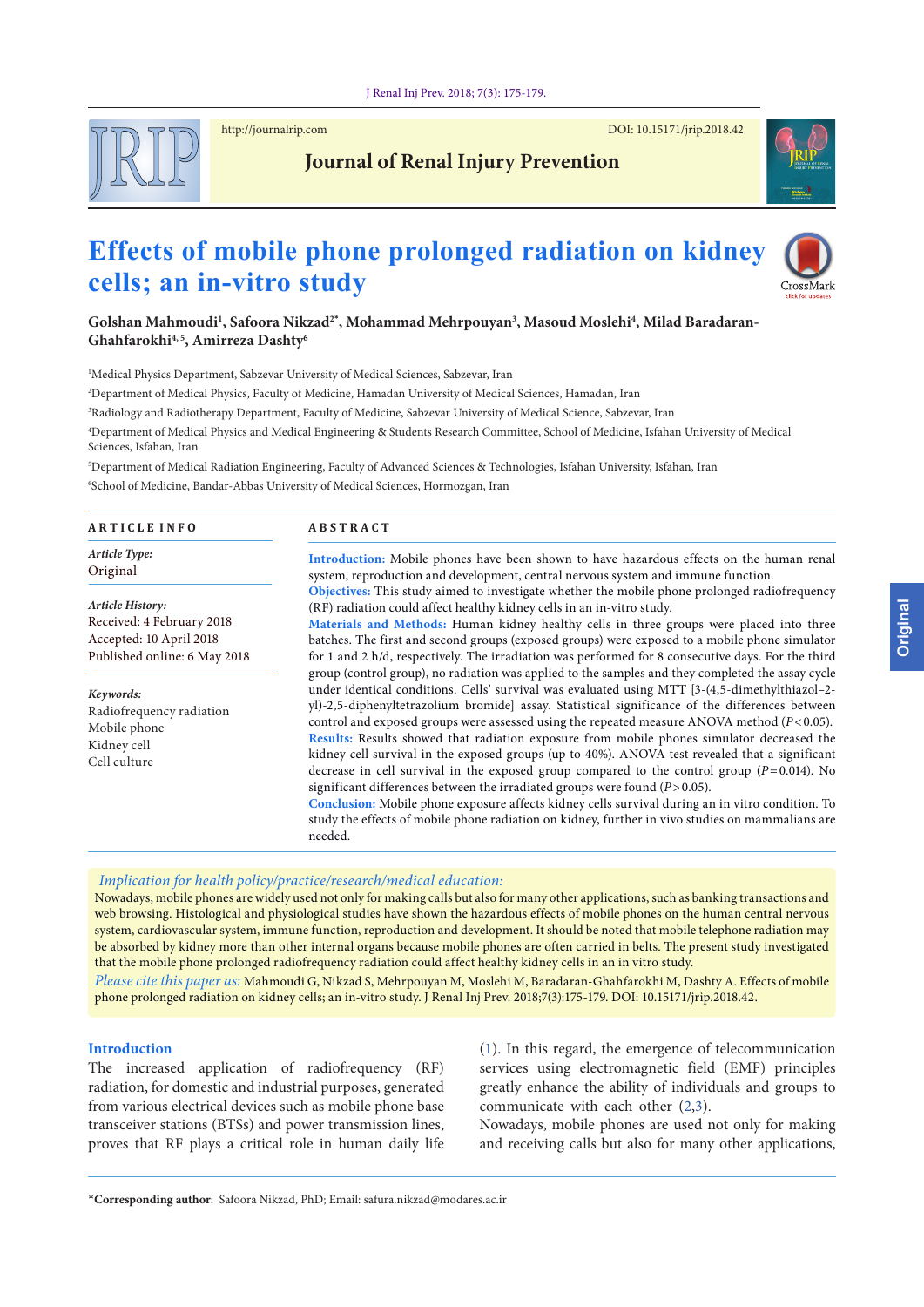#### Mahmoudi M et al

such as banking transactions and web browsing. According to International Telecommunication Union (ITU), about 4.6 billion mobile phones subscribers in the world was estimated in 2009, and it was expected to reach 8 billion by 2015, which represent one of the fast growing environmental influences ([1\)](#page-3-0).

In recent years many histological and physiological studies have been performed in the evaluation of the hazardous effects of EMF on human health regarding cancer, renal system, reproduction and development, central nervous system and immune function ([4-](#page-3-3)[10\)](#page-3-4).

The emitted RF radiation from mobile phones have been shown to have many effects upon the sperm motility and morphology ([11](#page-3-5),[12](#page-3-6)), immune functions ([10](#page-3-4)), mammalian brain [\(3](#page-3-2)), and neurological pathologies syndrome ([13\)](#page-3-7). However, many potential harmful effects of cell phone exposure remain controversial ([10](#page-3-4),[12](#page-3-6)). Hinrikus et al have shown that the EEG beta rhythms of human brain were significantly increased by exposure to 450 MHz RF radiation ([14](#page-4-0)). Lai et al studied the effects of microwave radiation on cholinergic systems of rat brain [\(7,](#page-3-8)[15,](#page-4-1)[16\)](#page-4-2). They showed that a dose–response relationship for each brain region with respect to different microwave power densities was existed [\(7](#page-3-8)[,15](#page-4-1)[,16\)](#page-4-2). Nittby et al investigated that RF radiation affected the mammalian blood– brain barrier permeability 7 days after exposure to the radiation from a 900 MHz mobile phone radiation ([17\)](#page-4-3). Moreover, other experimental studies in mammals have shown that exposure to mobile phone radiation led to considerable testicular germ cell morphological changes and apoptosis ([18](#page-4-4)-[20\)](#page-4-5). Lu et al found that air conditioners, which generate significant amounts of RF radiation, are associated with low semen quality ([21](#page-4-6)). In addition, it is now generally accepted that this kind of radiation can activate DNA to synthesize proteins [\(22\)](#page-4-7). Furthermore, recent reports have revealed that long-term exposure to EMF decreases thyroid tri-iodothyronine–thyroxin (T3) levels and stimulating hormone [\(9](#page-3-9)[,23\)](#page-4-8).

The mobile telephone RF radiation may be absorbed by pelvic organs, especially the kidney, more than other internal organs because mobile phones are often carried in belts. According to the best of our knowledge, no study on the effects of cell phone prolonged RF radiation on the kidney cells has been published.

#### **Objectives**

The aim of this study was to investigate whether the mobile phone prolonged RF radiation could affect healthy kidney cells in an in-vitro study.

#### **Materials and Methods**

#### *Cell culture and mobile phone radiation*

Human kidney healthy cells, provided from Isfahan University of Medical Science Laboratory (Isfahan, Iran) were cultured in 25 mL culture flasks in Dulbecco's modified Eagle's medium (DMEM Gibco Laboratories, Cergy Pontoise, France) including 10% fetal bovine serum (FBS Gibco Laboratories, Cergy Pontoise, France), 100 U/mL penicillin, 2 mM glutamine, and 100 mg/ mL streptomycin (Gibco Laboratories, Cergy Pontoise, France). A humidified cell incubator, with  $5\%$  CO<sub>2</sub> atmosphere and 95% air, was used for the cells growth at 37°C.

Before the experiment, cells were trypsined by trypsine-EDTA (Gibco, Invitrogen, Carlsbad, CA, USA) and plated at a density of 10<sup>4</sup> cells/well in 96-well culture plates.

The cells were divided into three groups and were placed into three batches. The first and second groups (exposed groups) were exposed to a mobile phone simulator for 1 and 2 h/d, respectively, for 8 days. The simulator produced 900 MHz RF radiation, to represent the exposure of GSM. The distance between the simulator antenna and each specimen was kept at 2.5 cm. The cells in the third group (control group) were completed the assay cycle with no radiation.

Cells' survival was evaluated using MTT [3-(4,5-dimethylthiazol–2-yl)-2,5-diphenyltetrazolium bromide] assay at different days during and post-irradiation period.

#### *Mobile phone simulator*

A mobile phone simulator (designed and produced at the Medical Physics Department, School of Medicine, Isfahan University of Medical Sciences) was used for RF irradiation. In this experiment, similar to mobile phone, the frequency of 900 MHz radiation (a wavelength of about 33.4 cm) was used. The simulator power was adjusted to 1.0 W for the exposure.

#### *MTT assay*

The MTT assay involves the conversion of the MTT in the form of water-soluble to an insoluble formazan. The MTTs was dissolved in sterile phosphate-buffered saline (PBS) at 5 mg/mL, the solution was filtered and stored in dark condition at 4°C for less than 3 weeks.

Five wells of a 96-well plate were used for every experimental condition. The medium was renewed, without making any damage to the adhesive cells, every three days to avoid possible medium product inaccuracy. For the MTT assay, according to our basic protocol, the solution with proper concentration (10 µL MTT solution in each 100 µL media) was added to each well and the plates were then incubated at 37°C for 4 hours. Following the incubation, the remaining MTT solution was removed and 100 λ of dimethyl sulphoxide (DMSO) was added to each well to dissolve the formazan crystals. In order to ensure adequate solubility, the plates containing the cells were shaken for 5 minutes using a plate shaker. Absorbance readings of each well were performed at 570 nm (single wavelength) using an ELISA reader (Stat Fax 2100, Awareness Technology Inc., USA). It should be noted that the amount of the formed purple formazan crystals is directly correlated with the number of viable cells. The study was repeated for three independent trials to avoid the intrinsic variability of the assay used.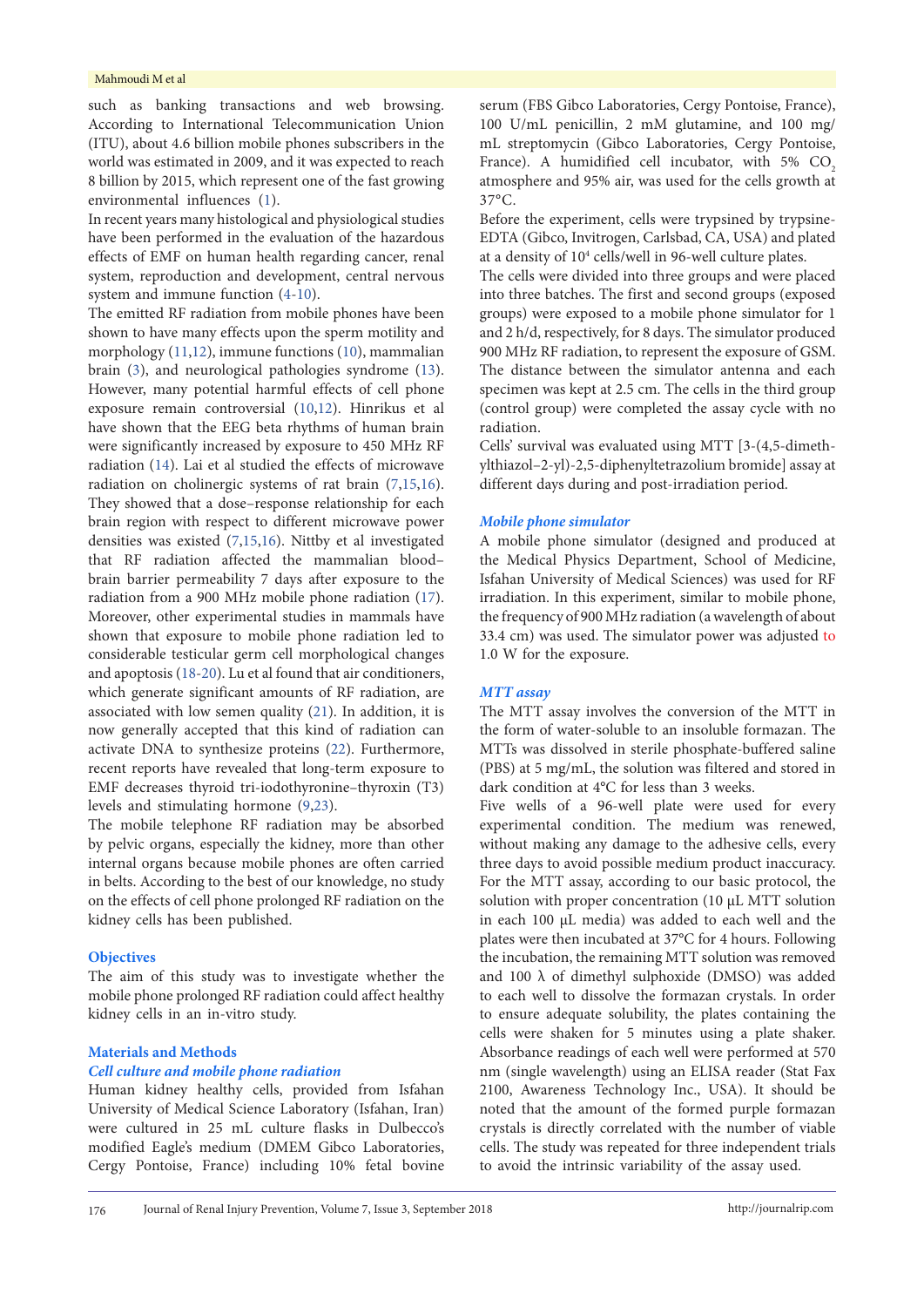#### *Ethical issues*

The research followed the tenets of the Declaration of Helsinki, and the study was approved by the ethical committee of Sabzevar University of Medical Sciences, Iran (grant #1394-43).

#### *Statistical analysis*

Mean values and standard deviations of the cell's survival were calculated. Statistical significance of the differences, between control and exposed groups, was evaluated using ANOVA method in SPSS version 16.0 (Chicago, IL, USA). A significant level of 0.05 was considered to the tests.

#### **Results**

Results showed that radiation exposure from mobile phones simulator decreased the kidney cell survival in the exposed groups ([Table](#page-2-0) 1). [Table](#page-2-0) 1 gives the variance analyses of the effects of day, group and the interaction between these two parameters. Using the ANOVA test, a significant decrease in cell survival in the exposed group compared to the third group (control one) was seen  $(P =$ 0.014) ([Figure](#page-2-1) 1). In other words, the kidney cell survival in the assay was affected by exposure from 900 MHz mobile phone simulator, following 1 to 2 h/d irradiation for 8 consecutive days. No significant differences were investigated between the irradiated groups ( $P > 0.05$ ). It means that a significant difference between 1 and 2 h/d irradiated groups was detected. Therefore, although the level of cell death in various days was different (the effect of day) in all groups these differences were the same.

#### **Discussion**

Currently, the use of mobile phones has become one of the fastest growing technological developments worldwide ([12](#page-3-6)). Due to close proximity of the mobile phone antenna to the pelvic organs, the emitted radiation from such phones has raised concerns about the biological effects of RF radiation on the kidney [\(24\)](#page-4-9). The 900-MHz mobile phones are widely used in Iran and in many other countries and they usually carried in belts close to kidney. According to our knowledge, direct biological effects of kidney due to exposure to mobile phone RF radiation have not been studied extensively. This study aimed to investigate the biological effects of mobile phone prolonged RF radiation on kidney cell.

In this work, kidney cells were irradiated to RF radiation of a mobile phone simulator for 8 days and 1 to 2 hour/day. It should be noted that to study the hazardous effects, the

<span id="page-2-1"></span>

**Figure 1.** A comparison of average ± SD kidney cell survival among control and the mobile phone exposed groups in different days.

duration period for mobile phone use and its frequency are main factors, but the exact duration varies from individual to individual [\(10](#page-3-4)[,12\)](#page-3-6). Therefore, the estimated average time of mobile phone use was considered for RF radiation.

Results of our study showed that kidney cell survival decreased due to mobile phone RF radiation  $(P = 0.014)$ . However, differences were not significant between the irradiated groups ( $P > 0.05$ ). In other words, there was not a significant difference between 1 and 2 h/d irradiated groups.

Recently, studies on kidney reported that melatonin plays a regulatory role in renal system and affects urine output [\(8](#page-3-10),[25](#page-4-10)). Moreover, localizations of specific melatonin receptors have been found in renal tissue ([26\)](#page-4-11). This finding is highly suggestive of a direct critical role for melatonin in the renal function. It should be noted that specific receptors of melatonin are found in renal tissue and they have strong biological inference which indicates the effects on cellular actions throughout intracellular signaling and transduction of the membrane ([24](#page-4-9)).

Oktem et al have reported that exposure to mobile phone RF radiation imposed a significant effect on rat kidney [\(24](#page-4-9)). However, their results showed that melatonin, as an efficient free radical scavenger, may exhibit a protective effect on mobile phone-induced renal impairment in rats [\(24](#page-4-9)). Moreover, it has been reported that RF radiation also resulted in the expansion of free radicals and decrease in the levels of serum melatonin ([27\)](#page-4-12).

Al-Glaib et al reported that the exposed mice kidney to electromagnetic radiation from a mobile phone resulted

<span id="page-2-0"></span>**Table 1.** Variance analyses of the studied groups of kidney cells

| Source        | <b>Type III Sum of Squares</b> | df    | <b>Mean Square</b> |        |       |
|---------------|--------------------------------|-------|--------------------|--------|-------|
| Day           | 2.420                          | 1.000 | 2.420              | 11.565 | 0.014 |
| Group         | 0.315                          | 2.000 | 0.158              | 1.423  | 0.312 |
| Day * Group   | 1.631                          | 2.000 | 0.816              | 3.897  | 0.082 |
| Error (day)   | 1.256                          | 6.000 | 0.209              |        |       |
| Error (group) | 0.664                          | 6.000 | 0.111              |        |       |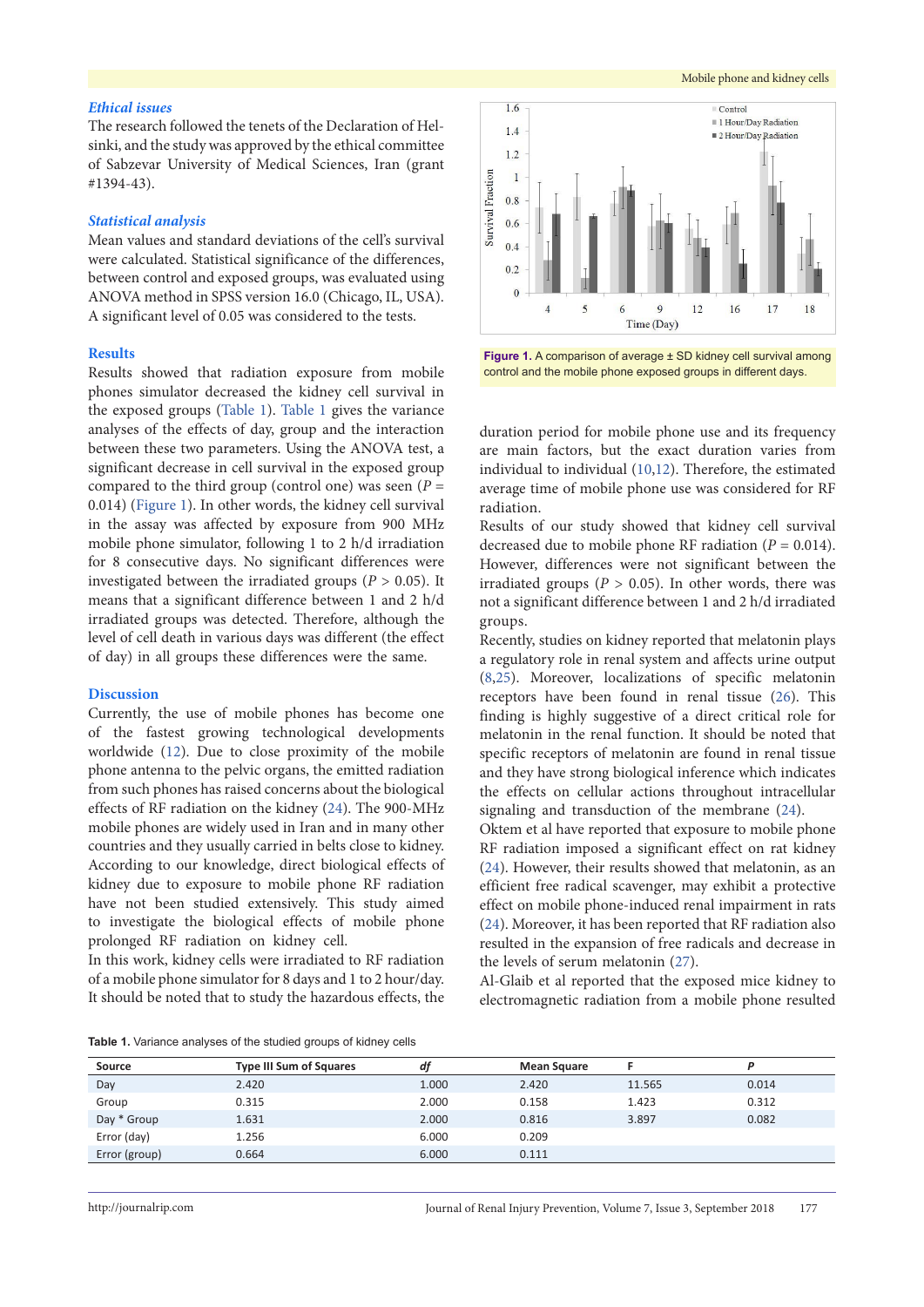#### Mahmoudi M et al

in more mononuclear leukocyte infiltration between the renal tubules, compared to the sham exposed group ([28\)](#page-4-13). In addition, they have stated that following the radiation, some glomeruli were atrophied and some kidney tubules were vacuolated ([28](#page-4-13)).

The results of this study were obtained by using a commercial 1.0 W at 900 MHz mobile phone simulator to reproduce the reality of the human exposition. Due to limitations and difficulties associated with *in vivo* studies, in this work an *in vitro* experiment was performed to investigate the effects of exposure to the cell phone on the kidney cells. Nevertheless, *in vivo* studies, on either animals or human beings, may provide more convincing evidence of the EMF effects.

#### **Conclusion**

In this work, the biological effects of mobile phone prolonged RF radiation on kidney cell were studied. Results showed that mobile phone exposure affects kidney cells survival during an *in vitro* condition. To study the effects of mobile phone radiation on kidney, further *in vivo* studies on mammalians are needed. However, the evaluation of the possible effects of mobile phones radiation on the living organism is a complex process that needs the combined contributions of many scientific regulations.

#### **Limitations of the study**

More accurate follow up studies on mammalian kidney are needed for the evaluation of the effects of the mobile phone. The results here should be more evaluated in larger series, employing repeated in vivo exposure-dose related effect design and providing a detailed assessment of the radiation dose produced by the phones.

#### **Acknowledgments**

The authors would like to thank Dr Yousof Gheisary and Dr Shiva Moein from genetic department, Isfahan University of Medical Sciences, Isfahan, Iran for their critical comments and technical advice.

### **Authors' contribution**

GM was the principal investigators of the study. GM, SN and MBGh participated in preparing the concept and design. MM and AD revisited the manuscript and critically evaluated the intellectual contents. All authors participated in preparing the final draft of the manuscript, revisited the manuscript and critically evaluated the intellectual contents. All authors have read and approved the content of the manuscript and confirmed the accuracy or integrity of any part of the work.

#### **Conflicts of interest**

The authors report no conflicts of interest. The authors alone are responsible for the content and writing of this paper.

#### **Ethical considerations**

Ethical issues (including plagiarism, data fabrication, double publication) have been completely observed by the authors.

#### **Funding/Support**

The study was supported by a grant from Sabzevar University of Medical Sciences (grant #1394-43).

#### **References**

- <span id="page-3-0"></span>1. Hamadoun T. Strong global mobile cellular growth across all regions. International Telecommunication Union Mobile World Congress; Bercelona 2010.
- <span id="page-3-1"></span>2. Ammari M, Brillaud E, Gamez C, Lecomte A, Sakly M, Abdelmelek H, et al. Effect of a chronic GSM 900 MHz exposure on glia in the rat brain. Biomed Pharmacother. 2008;62:273-81.
- <span id="page-3-2"></span>3. de Tommaso M, Rossi P, Falsaperla R, Francesco Vde V, Santoro R, Federici A. Mobile phones exposure induces changes of contingent negative variation in humans. Neurosci Lett. 2009;464:79-83. doi:10.1016/j. neulet.2009.08.045
- <span id="page-3-3"></span>4. Chang KB, Huang AT, Joines WT, Kramer RS. The effect of microwave radiation (1.0 GHz) on the blood-brain barrier in dogs. Radio Sci. 1982;17:165-8. doi: 10.1029/ RS017i05Sp0165S
- 5. Khaki AA, Tubbs RS, Shoja MM, Rad JS, Khaki A, Farahani RM, et al. The effects of an electromagnetic field on the boundary tissue of the seminiferous tubules of the rat: A light and transmission electron microscope study. Folia Morphol. 2006;65:188-94.
- 6. Khaki AA, Zarrintan S, Khaki A, Zahedi A. The effects of electromagnetic field on the microstructure of seminal vesicles in rat: a light and transmission electron microscope study. Pak J Biol Sci. 2008;11:692-701. doi: 10.3923/ pjbs.2008.692.701
- <span id="page-3-8"></span>Lai H, Horita A, Guy AW. Acute low-level microwave exposure and central cholinergic activity: studies on irradiation parameters. Bioelectromagnetics. 1988;9:355- 62. doi: 10.1002/bem.2250090405
- <span id="page-3-10"></span>8. Ozguner F, Ozcankaya R, Delibas N, Boz F. Melatonin effects adrenocortical aldosterone secretion and plasma electrolyte levels. Turk J Med Sci. 1995;27:201-3.
- <span id="page-3-9"></span>9. Rajkovic V, Matavulj M, Gledic D, Lazetic B. Evaluation of rat thyroid gland morphophysiological status after three months exposure to 50 Hz electromagnetic field. Tissue Cell. 2003;35:223-31. doi: 10.1016/S0040-8166(03)00029-6
- <span id="page-3-4"></span>10. Repacholi MH. Health risks from the use of mobile phones. Toxicol Lett. 2001;120:323-31. doi:10.1016/S0378- 4274(01)00285-5
- <span id="page-3-5"></span>11. Agarwal A, Desai NR, Makker K, Varghese A, Mouradi R, Sabanegh E, et al. Effects of radiofrequency electromagnetic waves (RF-EMW) from cellular phones on human ejaculated semen: an in vitro pilot study. Fertil Steril. 2009;92:1318-25. doi: 10.1016/j.fertnstert.2008.08.022
- <span id="page-3-6"></span>12. Valberg PA, van Deventer TE, Repacholi MH. Workgroup report: base stations and wireless networks-radiofrequency (RF) exposures and health consequences. Environ Health Perspect. 2007;115:416-24. doi: 10.1289/ehp.9633
- <span id="page-3-7"></span>13. Leszczynski D, Joenvaara S, Reivinen J, Kuokka R. Nonthermal activation of the hsp27/p38MAPK stress pathway